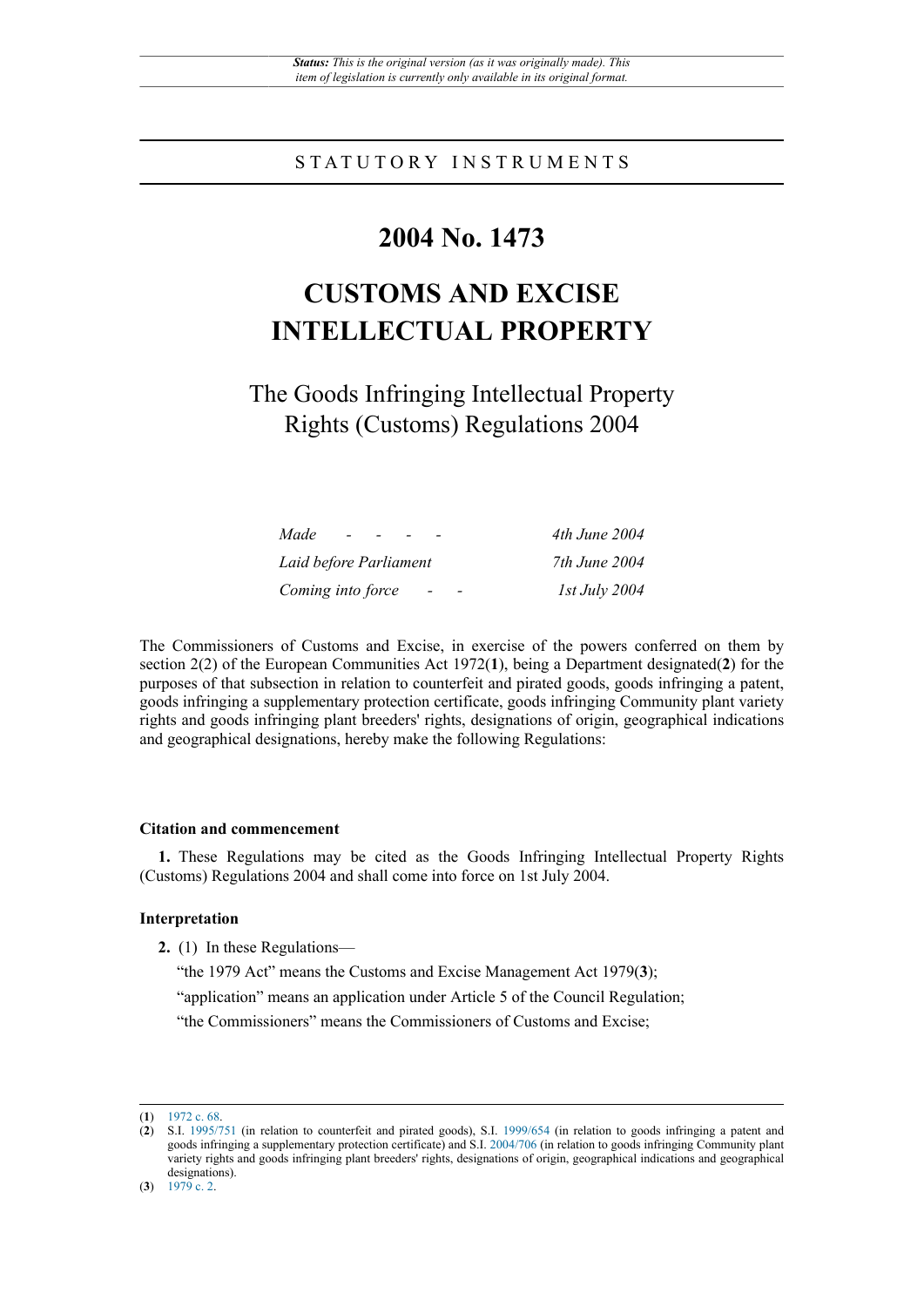"Community design" has the meaning given in Article  $1(1)$  of Council Regulation [\(EC\) No](http://www.legislation.gov.uk/european/regulation/2002/0006) [6/2002](http://www.legislation.gov.uk/european/regulation/2002/0006) on Community designs(**4**);

"Community plant variety right" means a right of the kind provided for in Council Regulation [\(EC\) No 2100/1994](http://www.legislation.gov.uk/european/regulation/1994/2100) on Community plant variety rights(**5**);

"the Council Regulation" means Council Regulation [\(EC\) No 1383/2003](http://www.legislation.gov.uk/european/regulation/2003/1383) concerning customs action against goods suspected of infringing certain intellectual property rights and the measures to be taken against goods found to have infringed such rights(**6**);

"the customs and excise Acts" has the meaning given in section 1(1) of the 1979 Act;

"database rights" has the meaning given in regulation 13 of the Copyright and Rights in Databases Regulations 1997(**7**);

"decision" means a decision granting an application in accordance with Article 8 of the Council Regulation;

"declarant" has the meaning given in Article 4(18) of Council Regulation [\(EEC\) No 2913/1992](http://www.legislation.gov.uk/european/regulation/1992/2913) establishing the Community Customs Code(**8**);

"design right" has the meaning given in section  $213(1)$  of the Copyright, Designs and Patents Act 1988(**9**);

"designation of origin" has the same meaning as in Article  $2(1)(c)(iv)$  of the Council Regulation;

"European patent (UK)" has the meaning given in section 130(1) of the Patents Act 1977(**10**);

"geographical designation" has the same meaning as in Article  $2(1)(c)(v)$  of the Council Regulation;

"geographical indication" has the same meaning as in Article  $2(1)(c)(iv)$  of the Council Regulation;

"goods infringing an intellectual property right" has the meaning given in Article 2(1) of the Council Regulation and related expressions shall be construed accordingly;

"patent" means a patent under the Patents Act 1977, or a European patent (UK) which is treated for the purposes of Parts 1 and 3 of the Patents Act 1977 as if it were a patent under that Act;

"plant breeders' right" means a right of the kind provided for in the Plant Varieties Act 1997(**11**);

"publication rights" has the meaning given in regulation 16 of the Copyright and Related Rights Regulations 1996(**12**);

"registered design" shall be construed in accordance with the Registered Designs Act 1949(**13**);

"right-holder" has the meaning given in Article 2(2) of the Council Regulation;

"supplementary protection certificate" has the same meaning as in Article  $2(1)(c)(ii)$  of the Council Regulation;

(**11**) [1997 c. 66.](http://www.legislation.gov.uk/id/ukpga/1997/66)

<sup>(</sup>**4**) OJ No L 003, 5.1.02, p 1.

<sup>(</sup>**5**) OJ No L 227, 1.9.94, p 1.

<sup>(</sup>**6**) OJ No L 196, 2.8.03, p 7. (**7**) S.I. [1997/3032](http://www.legislation.gov.uk/id/uksi/1997/3032).

<sup>(</sup>**8**) OJ No L 302, 19.10.92, p 1.

<sup>(</sup>**9**) [1988 c. 48.](http://www.legislation.gov.uk/id/ukpga/1988/48)

<sup>(</sup>**10**) [1977 c. 37.](http://www.legislation.gov.uk/id/ukpga/1977/37)

<sup>(</sup>**12**) S.I. [1996/2967](http://www.legislation.gov.uk/id/uksi/1996/2967), amended by S.I. [2003/2498.](http://www.legislation.gov.uk/id/uksi/2003/2498)

<sup>(</sup>**13**) [1949 c. 88.](http://www.legislation.gov.uk/id/ukpga/1949/88)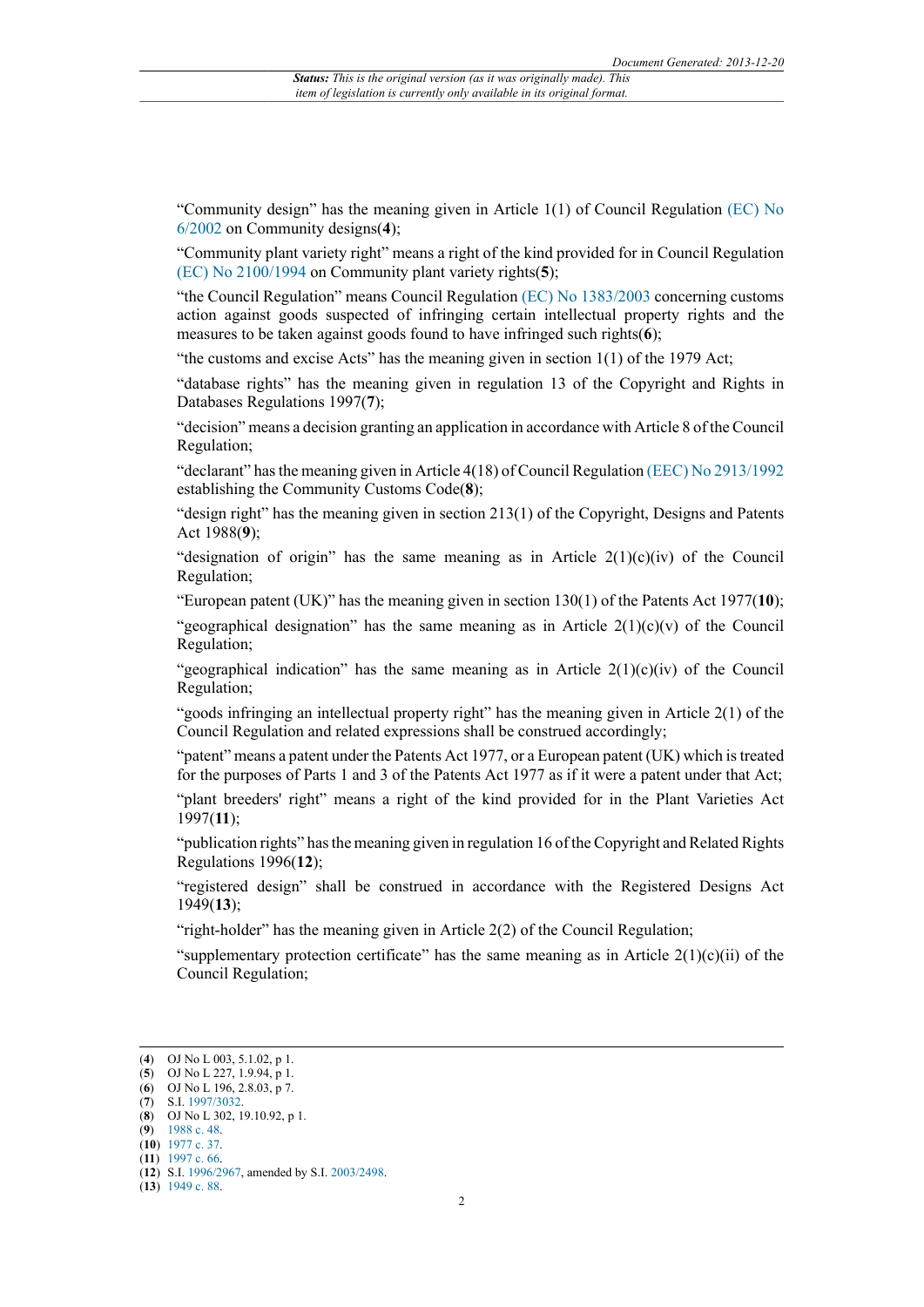"working days" has the meaning given in Article 3(1) of Council Regulation (EEC, Euratom) No 1182/1971 determining the rules applicable to periods, dates and time limits(**14**).

(2) For the purposes of these Regulations, any reference in the Council Regulation to "copyright or related right" is to be construed as a reference to "copyright, rights in performances, publication rights or database rights".

(3) These Regulations shall apply to goods which fall to be treated by virtue of Article 2(3) of the Council Regulation as being goods infringing an intellectual property right; but these Regulations shall not apply to any goods in relation to which the Council Regulation does not apply by virtue of Article 3(1) thereof.

#### **Infringing goods liable to forfeiture**

**3.** Subject to paragraph (2) of regulation 4, goods infringing an intellectual property right which correspond to the description of goods contained in a decision shall, during the period specified in the decision, be liable to forfeiture in any of the situations mentioned in Article 1(1) of the Council Regulation.

#### **Application for action**

**4.** (1) If, in the course of checks carried out in relation to goods in one of the situations referred to in Article 1(1) of the Council Regulation, and before an application has been lodged by a right-holder or, if lodged, before it has been granted, the Commissioners have sufficient grounds for suspecting that goods infringe an intellectual property right, the Commissioners may, in accordance with Article 4 of the Council Regulation—

- (a) notify a right-holder of the nature of the items and of the actual or supposed number of items and ask a right-holder to provide any information they may need to confirm their suspicions;
- (b) notify a right-holder and a declarant of the possible infringement of the right;
- (c) suspend the release of, or detain, those goods; and
- (d) if they do so suspend or detain, invite the right-holder, in the absence of an existing application, to make an application within three working days of the notification of the suspension or detention.

(2) If at any time during the period of suspension or detention under paragraph (1) an application is granted covering the goods, the decision shall, for the purposes of regulation 3, be taken to have applied at the time the goods entered any of the situations mentioned in Article 1(1) of the Council Regulation.

#### **Decision to cease to have effect**

**5.** A decision shall have no further effect where—

- (a) any change, following the making of the application, which takes place in the ownership or authorised use of the intellectual property right specified in the application, is not communicated in writing to the Commissioners; or
- (b) the intellectual property right specified in the application expires.

#### **Samples of goods**

**6.** When examining goods in accordance with Article 9(3) of the Council Regulation the Commissioners may make samples of the goods available to the right-holder at his request for the

<sup>(</sup>**14**) OJ No L 124, 8.6.71, p 1.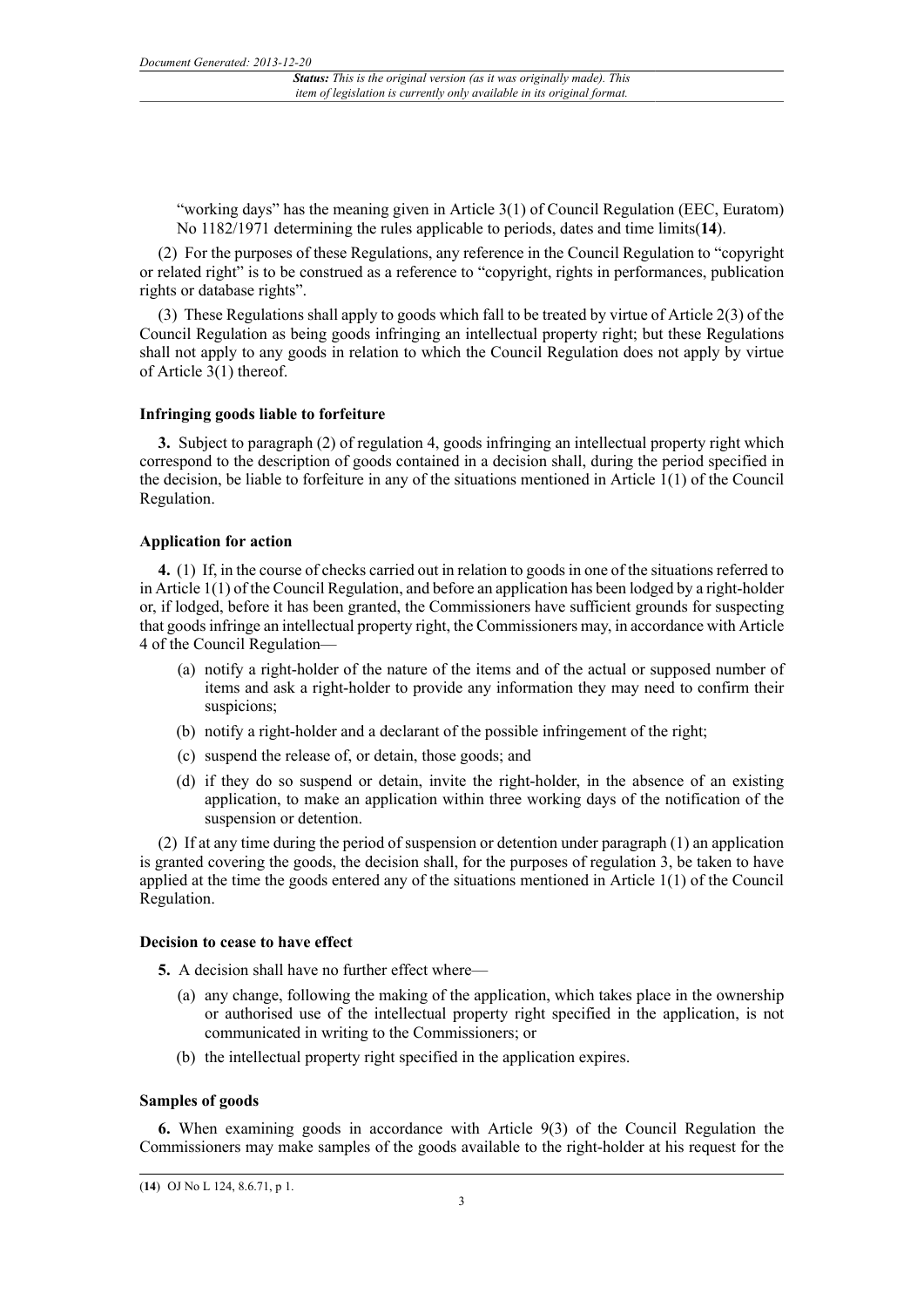purposes of analysis and of facilitating subsequent procedures under the Council Regulation or these Regulations.

#### **Detention, seizure, condemnation and forfeiture**

**7.** (1) Subject to regulation 8, section 139(**15**) of, and Schedule 3 to, the 1979 Act (provisions as to detention, seizure and condemnation of goods, etc; forfeiture) shall apply in respect of any goods liable to forfeiture by virtue of regulation 3 as they apply in respect of goods liable to forfeiture under the customs and excise Acts; and, accordingly—

- (a) section 144 of the 1979 Act (protection of officers, etc in relation to seizure and detention of goods, etc) shall apply in respect of seizure or detention effected by virtue of this regulation; and
- (b) sections 145, 146 and 152 to 155 of the 1979 Act(**16**) (general provisions as to legal proceedings) shall apply in respect of condemnation proceedings brought by virtue of this regulation.

(2) Where in any condemnation proceedings brought by virtue of paragraph (1) any question arises as to whether or not any goods are or were liable to forfeiture under regulation 3, the burden of proof shall lie upon the party alleging that they are not, or were not, so liable.

#### **Detention and seizure of goods infringing specified intellectual property rights**

**8.** (1) Regulation 7 shall not apply in relation to goods as regards which the decision specifies as subsisting in those goods any one or more of the following intellectual property rights (whether or not they also appear to infringe any other intellectual property right)—

- (a) a patent;
- (b) a supplementary protection certificate;
- (c) a registered design;
- (d) a design right;
- (e) a Community design;
- (f) a plant breeders' right;
- (g) a Community plant variety right;
- (h) a designation of origin;
- (i) a geographical indication; or
- (j) a geographical designation.

(2) A right-holder may, within 10 working days of his having been notified by the Commissioners of the suspension of release of such goods, or of such goods being detained, give notice in writing to the Commissioners waiving, for the purpose of both the Council Regulation and these Regulations, any intellectual property right of his in the goods, being a right mentioned in sub-paragraphs (a) to  $(i)$  in paragraph  $(1)$ .

(3) The period referred to in paragraph (2) shall be 3 working days in cases where the Commissioners have suspended the release of, or detained, perishable goods.

(4) Where notice has been given in accordance with paragraph (2)—

<sup>(</sup>**15**) Section 139(4)(c) was amended, in relation to Northern Ireland, by the Police (Northern Ireland) Act [1998 \(c. 32\),](http://www.legislation.gov.uk/id/ukpga/1998/32) Schedule 4, paragraph 14.

<sup>(</sup>**16**) Section 153(4) was added by paragraph 9 of Part I of Schedule 8 to the Finance Act [1981 \(c. 35\)](http://www.legislation.gov.uk/id/ukpga/1981/35); section 155(1) had been amended by paragraph 29(3) of Part 2 of Schedule 4 to the Criminal Justice and Public Order Act [1994 \(c. 33\)](http://www.legislation.gov.uk/id/ukpga/1994/33) from a date to be appointed but, by virtue of section 44 of the Criminal Procedure and Investigations Act [1996 \(c. 25\),](http://www.legislation.gov.uk/id/ukpga/1996/25) that amendment, inter alia, is treated as never having been enacted.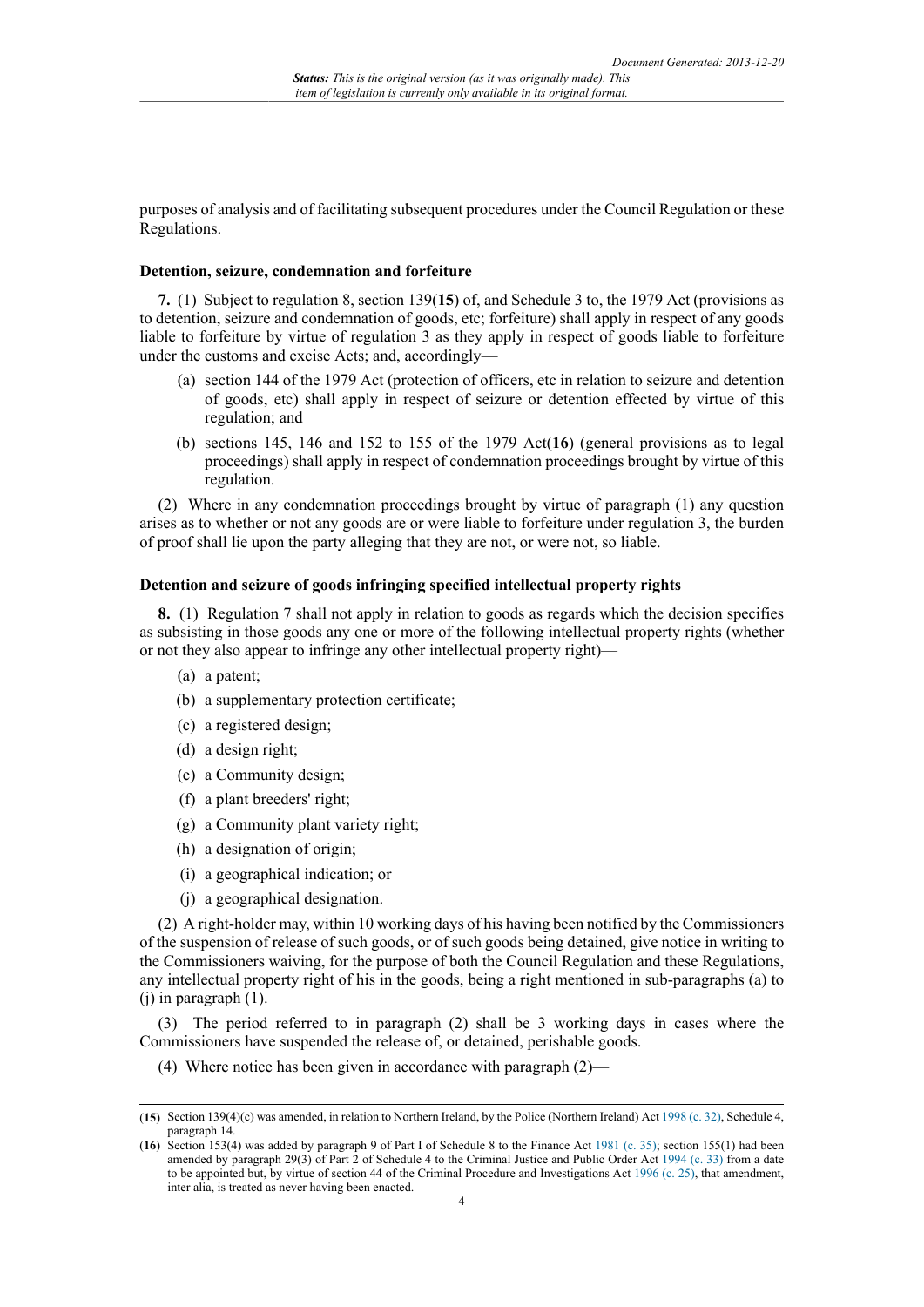- (a) any right so waived shall be disregarded, as regards that right-holder, in determining whether the goods fall within paragraph (1); and
- (b) the goods shall be treated for the purposes of these Regulations as if that person did not have the right concerned in those goods.

(5) The following provisions of the 1979 Act shall apply to any goods falling within paragraph (1) as they apply in respect of goods liable to forfeiture under the customs and excise Acts—

- (a) section 139, except subsections (5) and (6) (things seized or detained to be dealt with or disposed of as Commissioners direct; Schedule 3 to have effect); and
- (b) section 144.

(6) Any thing seized or detained by virtue of this regulation shall be dealt with in such manner as the Commissioners may direct; but this paragraph shall apply subject to section 139(3) and (4) of the 1979 Act (detention or seizure by a constable; things retained in the custody of the police) in the cases there mentioned.

#### **Initiation of proceedings**

**9.** (1) In the case of goods falling within paragraph (1) of regulation 8, the commencement of the proceedings described in paragraph (2) below, and only such proceedings, shall constitute the initiation of proceedings to determine whether an intellectual property right has been infringed for the purposes of the Council Regulation.

(2) The proceedings mentioned in paragraph (1) above are proceedings commenced in the relevant court by a right-holder alleging that the goods infringe an intellectual property right of his and seeking relief which that court has the power to grant after a finding of such infringement.

(3) Without prejudice to any provision of the Council Regulation, the suspension of the release of the goods, or their detention, shall cease if at any time the Commissioners—

- (a) are not satisfied, or cease to be satisfied, that the proceedings described in paragraph (2) have been commenced; or
- (b) are satisfied that such proceedings have been withdrawn or otherwise terminated without other such proceedings having been commenced.

(4) For the purposes of this regulation proceedings shall not be taken to have been commenced before—

- (a) an originating process has been issued or, in the case of the Court of Session, signeted by the relevant court; and
- (b) that process has been served on the other party or, if more than one, all the other parties to the proceedings, in accordance with the rules of the court concerned.
- (5) In paragraph (4), the reference to an originating process is a reference to—
	- (a) in England and Wales, a claim form;
	- (b) in Scotland, a summons; or
	- (c) in Northern Ireland, a writ.
- (6) For the purposes of this regulation the relevant court is—
	- (a) in England and Wales, the High Court or any patents county court having jurisdiction by virtue of an order under section 287 of the Copyright, Designs and Patents Act 1988;
	- (b) in Scotland, the Court of Session; or
	- (c) in Northern Ireland, the High Court.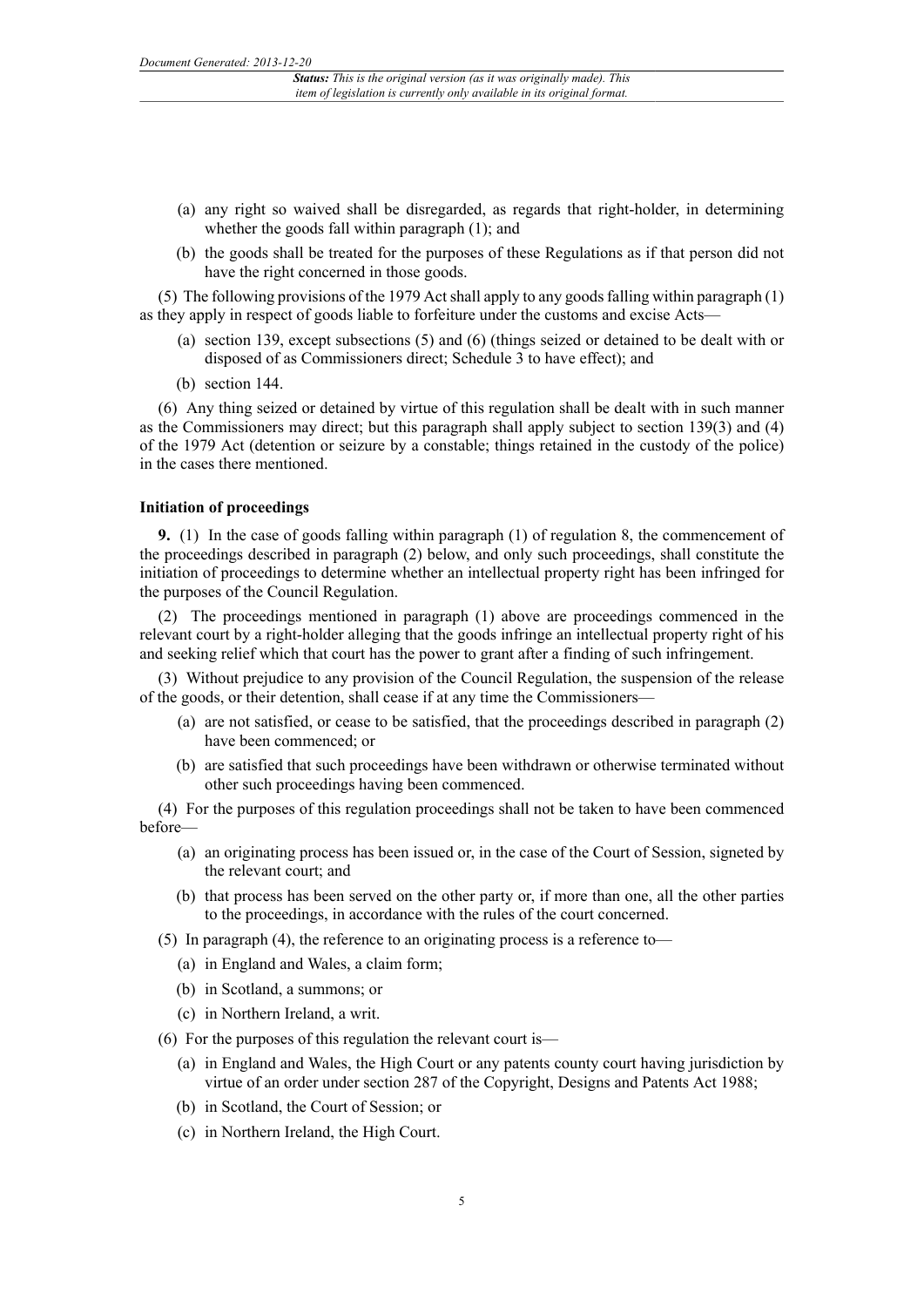#### **Relationship with other powers**

**10.** Nothing in these Regulations shall be taken to affect—

- (a) any power of the Commissioners conferred otherwise than by any provision of these Regulations to suspend the release of, or detain, any goods; or
- (b) the power of any court to grant any relief, including any power to make an order by way of interim relief.

#### **Misuse of information by a right-holder**

**11.** (1) Where the Commissioners have reasonable grounds for believing that there has been a misuse of information by a right-holder the Commissioners may suspend the decision in force at the time of the misuse of information, in relation to a relevant intellectual property right, for the remainder of its period of validity.

(2) Where the Commissioners have reasonable grounds for believing that there has been a further misuse of information within three years of a previous misuse of information by that right-holder the Commissioners may—

- (a) suspend the decision in force at the time of the further misuse of information, in relation to a relevant intellectual property right, for the remainder of its period of validity; and
- (b) for a period of up to one year from its expiry, refuse to renew the decision in force at the time of the further misuse of information, or to accept a new application, in relation to a relevant intellectual property right.
- (3) In this regulation—
	- (a) "misuse of information" means the use of information supplied to a right-holder pursuant to the first sub-paragraph of Article 9(3) of the Council Regulation other than for the purposes specified in Articles 10, 11 and 13(1) of the Council Regulation, or pursuant to an enactment or order of a court, and related expressions shall be construed accordingly;
	- (b) "relevant intellectual property right" means any intellectual property right in relation to a suspected infringement of which information was supplied to a right-holder pursuant to the first sub-paragraph of Article 9(3) of the Council Regulation, and in relation to which the Commissioners have reasonable grounds for believing that there has been a misuse of that information.

#### **Amendment of the Copyright, Designs and Patents Act 1988**

**12.** For subsection (3B) of section 111 of the Copyright, Designs and Patents Act 1988(**17**) there shall be substituted—

"(3B) This section does not apply to goods placed in, or expected to be placed in, one of the situations referred to in Article  $1(1)$ , in respect of which an application may be made under Article 5(1), of Council Regulation [\(EC\) No 1383/2003](http://www.legislation.gov.uk/european/regulation/2003/1383) concerning customs action against goods suspected of infringing certain intellectual property rights and the measures to be taken against goods found to have infringed such rights(**18**).".

#### **Amendment of the Trade Marks Act 1994**

**13.** For subsection (3) of section 89 of the Trade Marks Act 1994(**19**) there shall be substituted—

<sup>(</sup>**17**) [1988 c. 48;](http://www.legislation.gov.uk/id/ukpga/1988/48) subsection (3B) was inserted by S.I. [1995/1445](http://www.legislation.gov.uk/id/uksi/1995/1445).

<sup>(</sup>**18**) OJ No L 196, 2.8.03, p 7.

<sup>(</sup>**19**) [1994 c. 26;](http://www.legislation.gov.uk/id/ukpga/1994/26) subsection (3) was substituted by S.I. [1995/1444](http://www.legislation.gov.uk/id/uksi/1995/1444).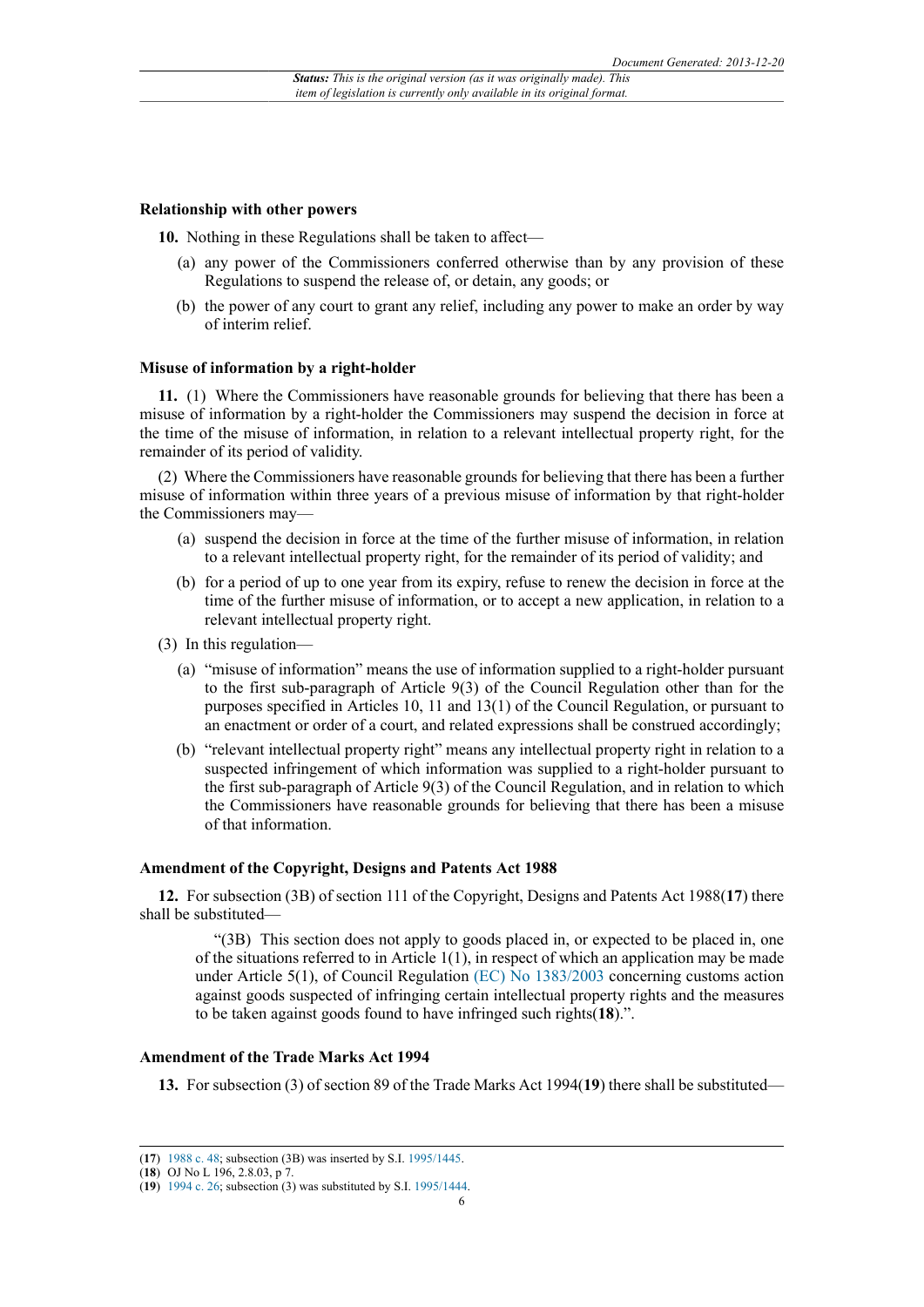"(3) This section does not apply to goods placed in, or expected to be placed in, one of the situations referred to in Article  $1(1)$ , in respect of which an application may be made under Article 5(1), of Council Regulation [\(EC\) No 1383/2003](http://www.legislation.gov.uk/european/regulation/2003/1383) concerning customs action against goods suspected of infringing certain intellectual property rights and the measures to be taken against goods found to have infringed such rights(**20**).".

#### **Revocations**

**14.** The Regulations listed in the Schedule are hereby revoked.

New King's Beam House, 22 Upper Ground, London, SE1 9PJ 4th June 2004

*M J Hanson* Commissioner of Customs and Excise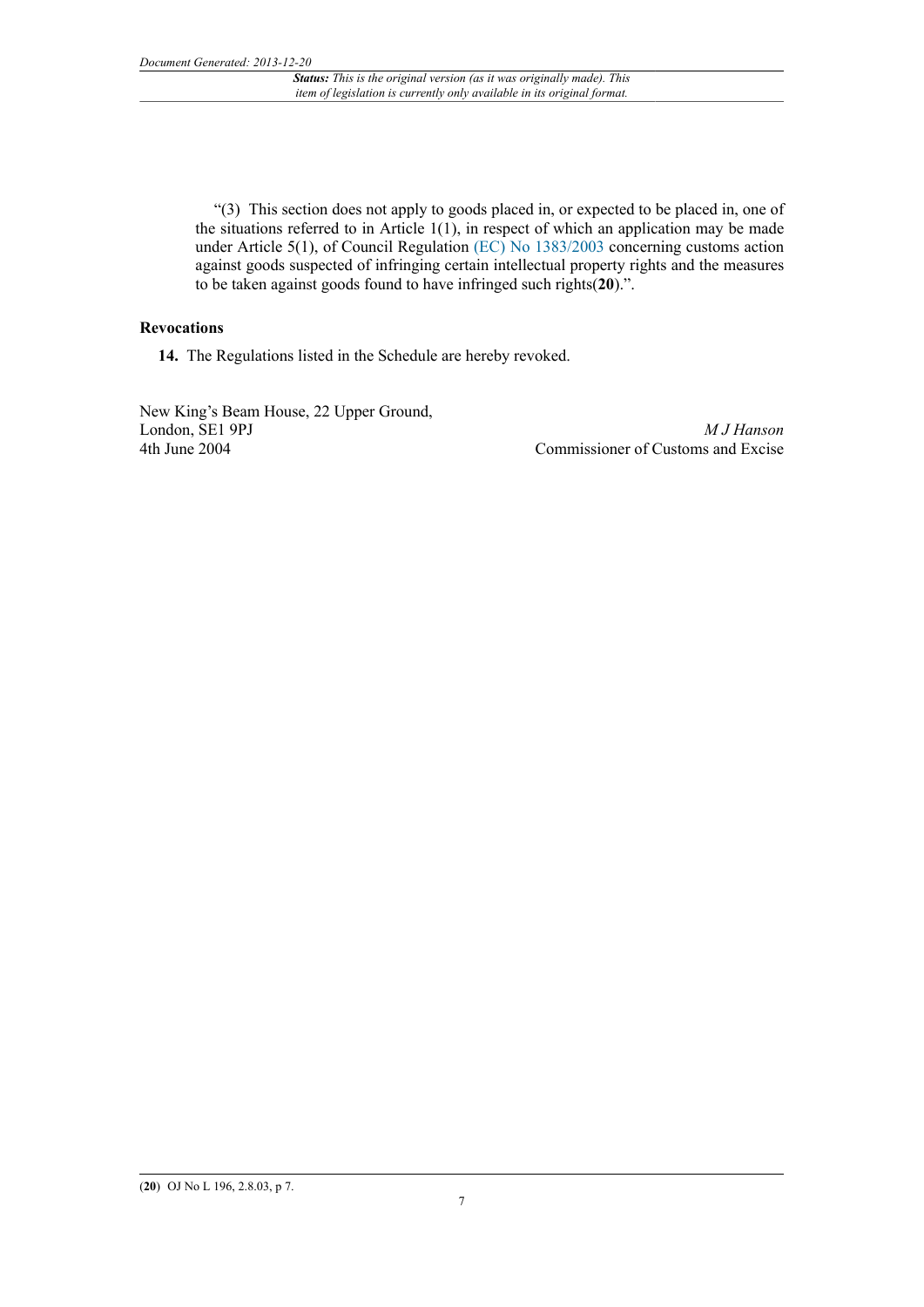#### SCHEDULE Regulation 14

#### Revocations

| Regulations revoked                                                                                         | References     |
|-------------------------------------------------------------------------------------------------------------|----------------|
| The Trade Marks (EC Measures Relating to<br>Counterfeit Goods) Regulations 1995.                            | S.I.1995/1444  |
| The Goods Infringing Intellectual Property<br>Rights (Customs) Regulations 1999.                            | S.I. 1999/1601 |
| The Goods Infringing Intellectual Property<br><b>Rights (Consequential Provisions) Regulations</b><br>1999. | S.I. 1999/1618 |
| The Goods Infringing Intellectual Property<br>Rights (Customs) Regulations 2003.                            | S.I. 2003/2316 |
|                                                                                                             |                |

#### **EXPLANATORY NOTE**

#### *(This note is not part of the Regulations)*

These Regulations, which come into force on 1st July 2004, revoke and replace the Goods Infringing Intellectual Property Rights (Customs) Regulations 1999 (S.I. [1999/1601,](http://www.legislation.gov.uk/id/uksi/1999/1601) amended by S.I. [2003/2316\)](http://www.legislation.gov.uk/id/uksi/2003/2316) and the Goods Infringing Intellectual Property Rights (Consequential Provisions) Regulations 1999 (S.I. [1999/1618](http://www.legislation.gov.uk/id/uksi/1999/1618)). Those Regulations made provisions consequential upon Council Regulation [\(EC\) No 3295/1994](http://www.legislation.gov.uk/european/regulation/1994/3295) (OJ No L 341, 30.12.94, p 8), as amended by Council Regulation [\(EC\) No 241/1999](http://www.legislation.gov.uk/european/regulation/1999/0241) (OJ No L 27, 2.2.99, p 1), which laid down measures concerning the entry into the Community, and the export and re-export from the Community, of goods infringing certain intellectual property rights.

Council Regulation [\(EC\) No 1383/2003](http://www.legislation.gov.uk/european/regulation/2003/1383) (OJ No L 196, 2.8.03, p 7), which replaces Regulation 3295/1994 with effect from 1st July 2004, introduces the following principal changes:

- (a) the use of a standard application form, containing a declaration by the right-holder;
- (b) the abolition of application fees;
- (c) the provision of additional information to the right-holder at an earlier stage;
- (d) the introduction of sanctions if a right-holder misuses information supplied to him; and
- (e) the extension to goods infringing a national plant variety right, a Community plant variety right, a designation of origin, a geographical indication, or a geographical designation.

These Regulations re-enact regulations 2 to 8 of S.I. [1999/1618](http://www.legislation.gov.uk/id/uksi/1999/1618) amended to reflect Regulation [1383/2003,](http://www.legislation.gov.uk/id/uksi/1383/2003) make new provisions consequential upon Regulation [1383/2003](http://www.legislation.gov.uk/id/uksi/1383/2003) and re-enact paragraphs 8(b) and (c) of S.I. [1999/1601.](http://www.legislation.gov.uk/id/uksi/1999/1601) The other provisions of S.I. [1999/1601](http://www.legislation.gov.uk/id/uksi/1999/1601), relating to the application form, the provision of security by the applicant and the application fee, are rendered otiose by the changes introduced by Regulation [1383/2003.](http://www.legislation.gov.uk/id/uksi/1383/2003)

These Regulations revoke and replace the Trade Marks (EC Measures Relating to Counterfeit Goods) Regulations 1995 (S.I. [1995/1444](http://www.legislation.gov.uk/id/uksi/1995/1444)) which excluded goods covered by Regulation 3295/1994 from the